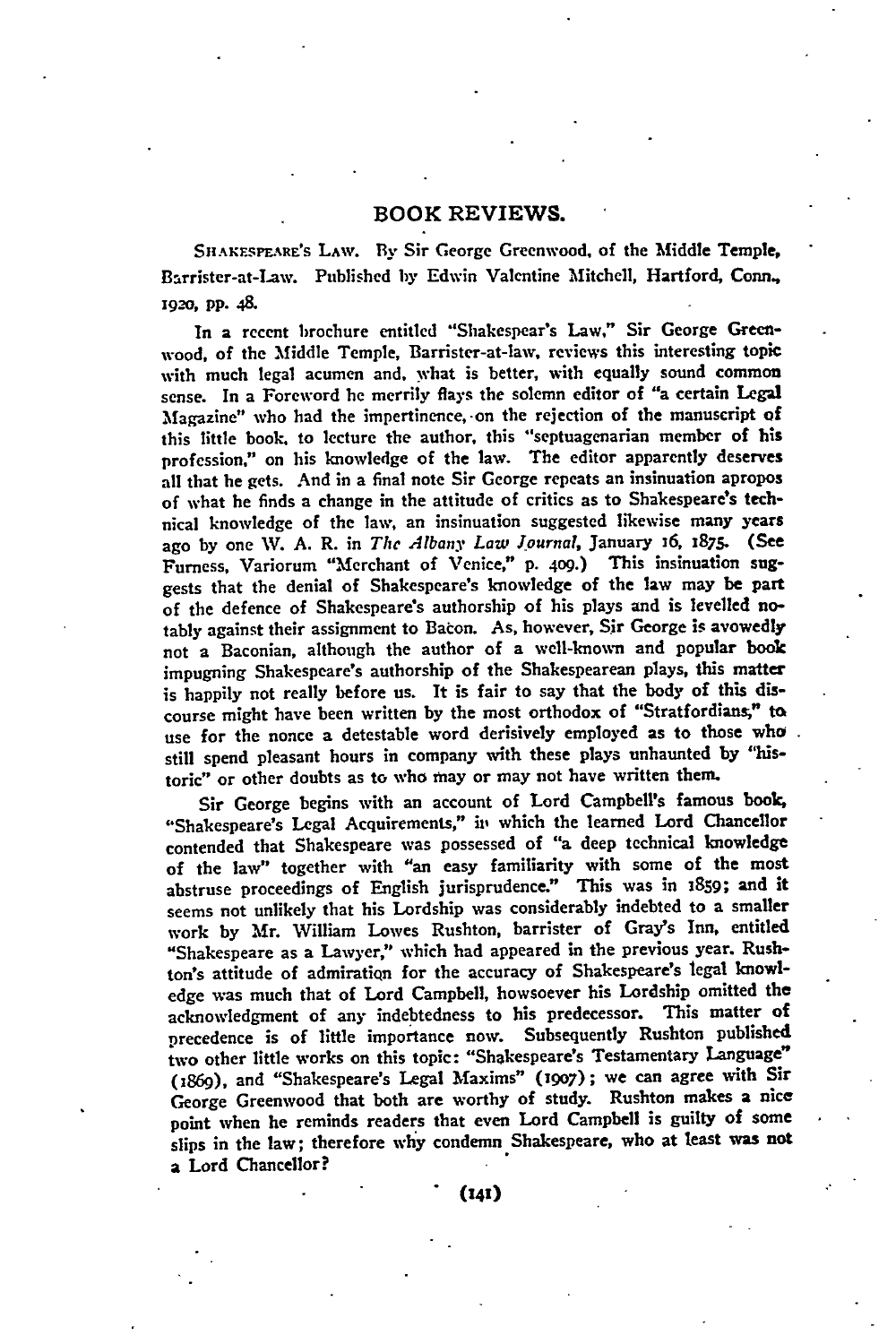## **142** UNIFERSITY OF PENNSYLITANIA LAW REFIEIF

Continuing his discourse, Sir George reminds us that as far back as 1821 Malone, one of the ablest of all Shakespeare critics, had pronounced that the poet's "knowledge and application of legal terms . **-.** has the appearance of technical skill"; whilst our own eminent American Shakespearcan, Richard Grant White, like Malone, a lawyer, declared that "legal phrases flow from Shakespeare's pen as part of his vocabulary and parcel of his thoughts." Other witnesses are called, legal and lay; among them, the distinguished editor of Shakespeare, George Steevens. his bibliographers, the Cowden Clarkes, Mr. **E.** T. Castle, K. **C.,** Professor Churton Collins and the Baconians, Lord Penzance, judge **Webb** and judge Holmes, of the Supreme Court of the United States. Though these latter, as interested witnesses, may perhaps be better ruled out of court.

A neat turning point\* is **now** found **by** the author in the change of view as to Shakespeare's legal accuracy in a pleasing citation of Sir Sidney Lee's 'Life of William Shakespeare," edition of 1899. and of the same book as revised in **i915.** In the earlier edition Sir Sidney simply followed earlier tradition, accepting "Shakespeare's accurate use of legal terms" without further question. In the latter, "the poets legal knowledge" becomes "2 mingled skein of accuracy and inaccuracy, and the errors are far too numerous and important to justify on sober inquiry the plea **of** technical experience." It is perhaps pertinent to interpolate here that Sir Sidney Lee's "Life of Shakespeare" was a good piece of biographical gathering, as first published, which has been spoiled by the overlaying of additional information as it has subsequently arisen at the expense of form and sometimes of consistency. Sir George certainly seems to have put his finger on a case in point; and. a footnote of Sir Sidney's referring to a book **by** Charles Allen, of Boston, "Notes on the Bacon-Shakespeare Question," 1900, makes clear to us, it would seem, why Sir Sidney developed skepticism as to- Shakespeare's legal knowledge. The sixth chapter of Allen's book is entitled ."Bad Law in Shakespeare." It is made up of a series of objections to the use of **cer**tain legal terms, certain legal procedures and other like matters, so far as I can personally see, largely on the basis that these things do not comport with our contemporary definitions, our present. practices and our American--or at least English-statutes of today. For example Mr. Allen objects to the sworn agreement of the young courtiers with their king in "Love's Labour's Lost,"

### "To keep those *sta1tucs* That are recorded in this schedule here,"

because "a statute," he informs us, "imports a legislative act," and there was none such here. Apparently he is unaware of the familiar "Statutes Merchant" "Statutes Staple," in which the world equals rule or regulation, as Sir George **happily** reminds him. Again, Mr. Allen comments seriously on the provision of the will of Portia's father **by** which each suitor submits to the test of the caskeis, and failing, must renounce wedlock. "This testamentary prohibition in restraint of marriage, with no means of enforcing it, would seem to have been the invention of a story teller rather than a lawyer," comments Mr. Allen. Precisely. And still again he quite as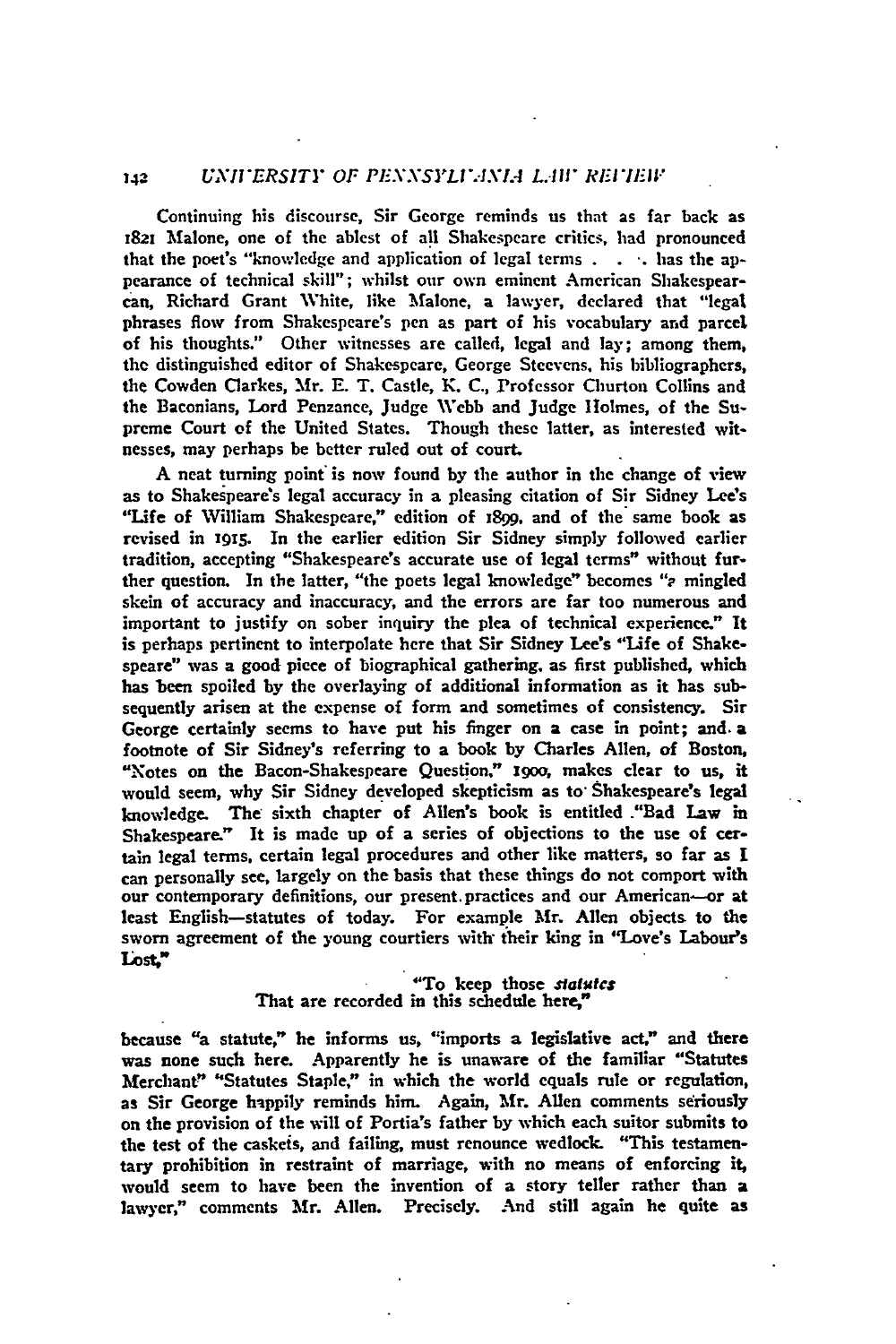## *BOOK REI7Ii'S* **<sup>143</sup>**

solemnly suggests that" conduct such as Portia's in impersonating Doctor Belario "if it were possible under our system, would **be** good ground of disbarment here." to any lawyer. we may assume, a party to it. Apparently they take these matters quite seriously in Boston.

It would **he** absurd to take up the demolition of objections of this captious and unimaginative kind, did we not keep before us. as does Sir George very pertintently, that the foremost contemporary biographer of Shakespeare has been actually misled **by** such stuff into the statement: "No judicious reader of 'The Merchant of Venice' or 'Measure for Mfeasure' **can** fail to detect a radical unsoundness in Shakespeare's interpretation alike of elementary legal principles and of legal procedure."

Besides the trifles mentioned above and the more important matters involved in the two plays just named, Sir George discusses several other points raised **by** Allen and others before him, meeting the issue in some cases, avoiding it in others; for he plainly constitutes himself as **of** counsel for the defence throughout his pamphlet, howsoever he confesses in the end, ad huc sub judice lis est. In "Richard III," Queen Elizabeth (Woodville) asks

> "Tell me, what state, what dignity, what honor Canst thou *dcvise* to any child of mine,"

precisely as Celia in "As You Like It," speaking of her father to Rosalind. her cousin, says: "And truly, when he dies, thou shalt be his heir." Now neither "demise" nor "heir" is employed correctly and technically in either **of** these passages, obviously and simply because there is no reason on earth -out of the mind of an unimaginative pettifogger-why they should **be** so employed. Neither Celia in the Forest of Arden nor the queen of Edward IV may be supposed **by** the wildest flights of the imagination to have been learned in the law. These and many similar cases in Shakespeare of careless colloquialisms, where such is the veritable utterance of every-day life, may be set down to the dramatic instinct of the poet. They have no reference whatever to "good law" or "bad."

Another group of Shakespearean examples of **law** and legal procedures is referable to the poet's sources. One of the peculiarly English traits of Shakespeare is the manner in which he uses his materials. As a dramatist he unerringly rejects whatever will destroy his dramatic purpose, correspondingly retaining every stroke which will tell. This is obvious. But his conservatism lies in his retaining, **by** reason of a certain faithfulness characteristic **of** him, many details in the old stories from which he derives **his** plays. which neither tell for nor against the dramatic effect.

Thus Shakespeare found a wager which we should consider as grossly contra bonos *mores* today, in Boccaccio's "Decameron," his source for "Cymbeline," a wager which in modern England would never be enforced **by** law and which upon this basis it would be absurd to have drawn up **by** legal covenants. But the law of this play is not even the law of Boccaccio's late medieval Italy; it is the law of the mythical realm of Cymbeline, King of Great Britain when Augustus reigned in Rome; and argument as to Shakespeare's knowledge or ignorance of what the English practice of **his**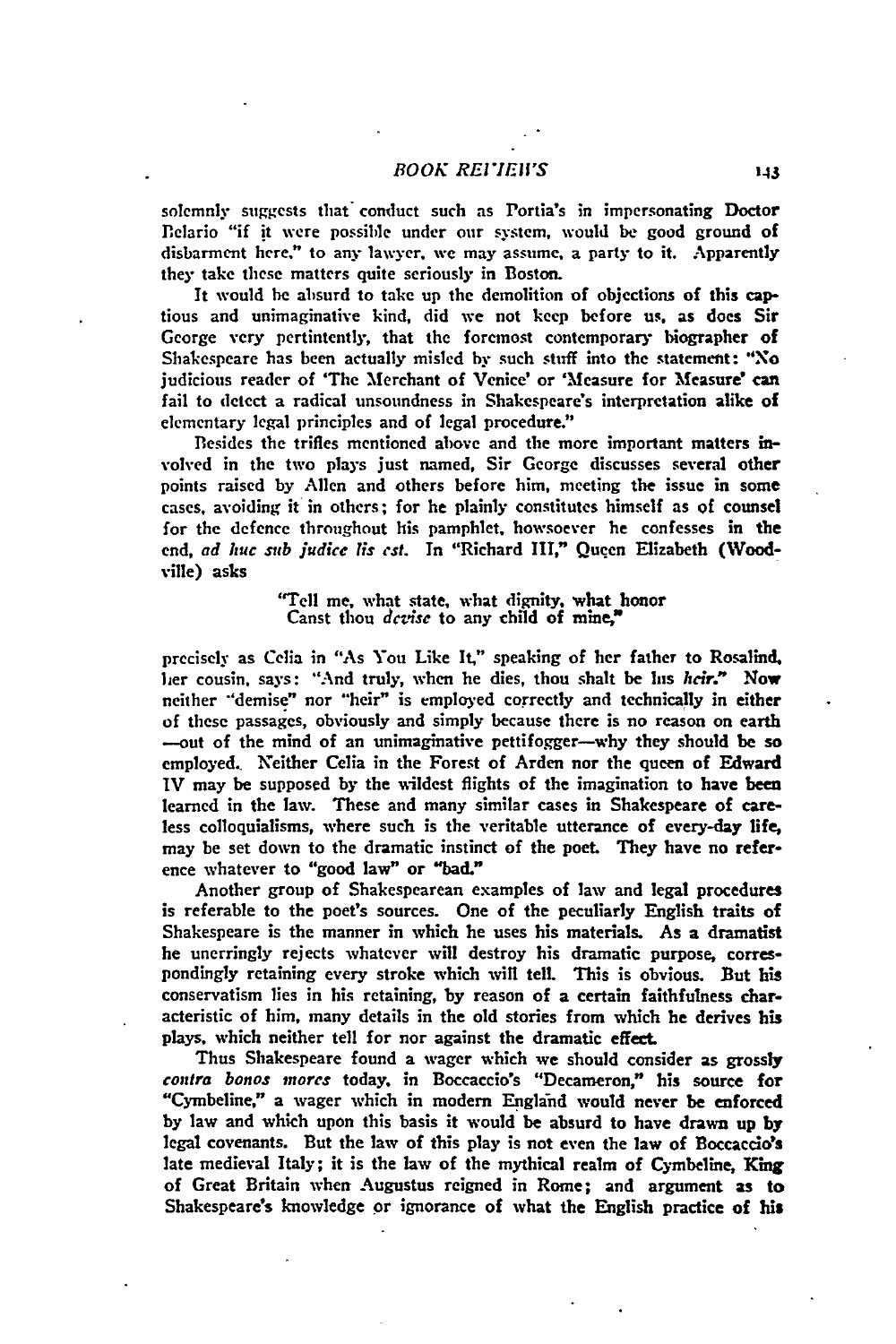day might have been-to say nothing of contemporary law in Massachusettsis preposterously irrelevant.

It has been said that the history of Shakespeare criticism consists largely in one triumph **after another** of the poet over **the** ignorance of his commentators. Take for example Queen Katharine's words to Cardinal Wolsey in .Henry VIII **:**

> **"I** do believe, Induced **by** potent circumstances, that You are my enemy, and make my challenge. You shall not be my judge."

Mr. Devecmon, **of** the Maryland bar, we are informed, objects to this because, under our common law, it is the juror alone, and not the **judge,** who is subject to challenge. But in the Variorum "Merchant of Venice" (p. 417) will be found an interesting passage from a letter addressed to the late famous actor, Lawrence Barratt. **by** John T. Doyle, in which we learn that Spanish law permits the challenge of a proposed juris-consult-or master as we might designate him-"for consanguinity, affinity or favor." And be it remembered that Katharine was of Spanish birth. I shall return td this letter of Doyle; for the nonce it may be remarked that **we** cannot affirm Shakespeare's knowledge of a nice point such as this; but the recurrence of many such as to the law and other topics, creates a presumption that Shakespeare **was** accurate where accuracy seemed imperative, and careless of matters irrelevant to the subject in hand.

But clearly there are many legal references in Shakespeare which are not referable merely to his sources, and which are only properly to be understood **by** a happy combination of legal learning and antiquarian lore. Sir George Greenwood contributes to our knowledge with just this happy combination in his justification of Shakespeare's use of the term single bond where Shylock says:

> "Go with me to a notary, seal me then Your single bond."

"Bonds have usually a condition annexed to them that on the person bound paying so much money, or doing some specified act, the bond shall be void. **A** bond without a condition is called a single bond." ("Encyclopedia of the Laws of England," ii, 374, **ed. i9o6.)** It would seem then, at first blush, that Shylock's bond was not a single bond, but one in which Antonio was bound on failure to pay to suffer the loss of a pound of flesh to Shylock. Sir George's explanation, however, is that this is not a condition upon the performance of which the bond was to become void, but a penalty attached, if he failed to pay. ("Shakespeare's Law," **25.)** So, too, in the matter of the king's guardianship in "Alls Well That Ends WelL" It will be remembered that in consequence of her cure of the king's illness, Helena, the daughter of a celebrated physician recently deceased, is granted the privilege of choosing whom she will for a husband. She chooses the young Count of Rousillon, **by** whose mother she had been reared and whom she had long secretly loved; but the young scapegrace objects to a match on the basis of such an inequality in rank. Whereupon the king replies: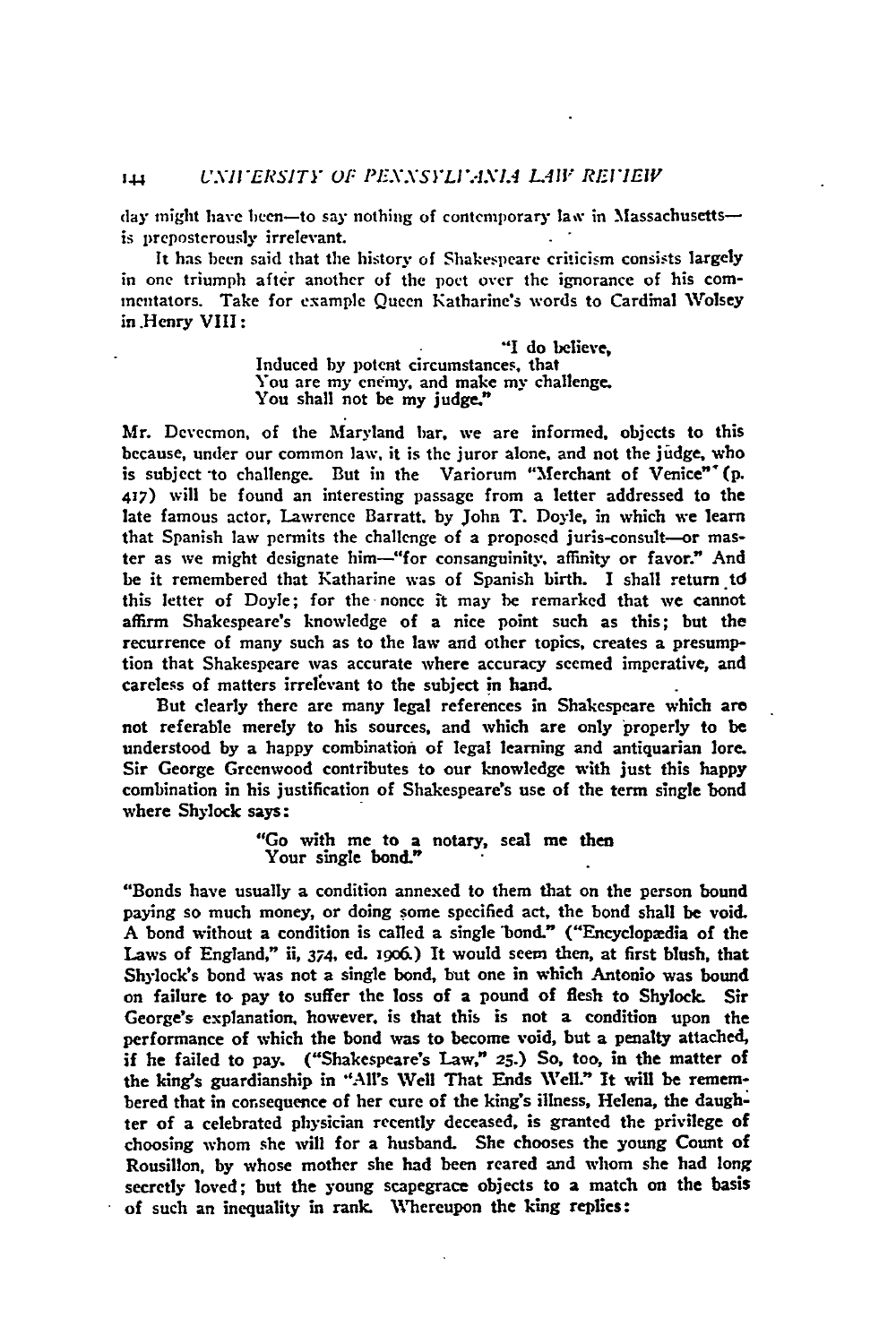"Tis only title thou disdain'st in her, *the which 1 can build up . .* **If** thou canst like this creature as a maid *I can create the rest:* virtue and she Is her own dower, *honour* and wealth from **me.**

........... **Take her by the** hand, And tell her she is thine: *to whom I promise A counterpoise: if not to thy estate, A balance more replete."*

Here on authority of the dictum of "Coke on Littleton" the "the lord could not disparage the ward **by** a mesalliance," this passage has been pronounced "bad law"; but the above words carefully read make clear the power **of** the King, as the fountain of honor, "so to ennoble 'the spouse' as to makd Helena 'of equal rank with his ward.'" Sir George's interesting commentary on a passage in "The Merry Wives of Windsor" in which occur thd technical words: *tarrant, witness, waste, fee simple, fine* and *recovery* will repay careful perusal, showing as it does a nice acquaintance with these technicalities as in use in Shakespeare's day, howsoever they are placed somewhat inappropriately in the mouth of Mistress Page, one of the merry **wives** of Windsor.

I should like, were there space, to comment on the quibbles of Portia in the famous trial scene, on the absolute correctness of its proceedings as they are presented in accordance with Latin, not English conditions. (On this see especially Doyle's letter alluded to above.) And I should like, too, to follow Sir George in his able exposition of how in "Measure for **Measure,"** Shakespeare's sources and the Elizabethan law, making the taking **of a** woman for a wife *per verba dc prirsenti* a legal marriage, explains the difficulties of the situation of Claudio and Juliet as of Angelo and Mariana in that most serious and beautiful play; but **I** want to present this subject in **an** aspect somewhat wider before I leave **it.**

Now it is not the lawyers alone who have been impressed with the technical knowledge of Shakespeare. The physicians, the alienists, the nat-, uralists, the student of history, the lover of the chase, even pedagogues, find themselves amazed, each after his kind, at the quality of Shakespeare's specific knowledge in matters of detail. And the reason is not so far to seek. **In** Bagshot's illuminating phrase, "Shakespeare's was an experiencing **gen**ius." What to the lawyer, the doctor, the pedagogue is a matter painfully acquired **by** specific study, is to his intuitive genius the flash of a moment. It is this in which largely his greatness, his comprehensiveness subsists. **I** shall never weary of repeating that there is absolutely nothing mysterious about Shakespeare except his genius, and'this **I** repeat because it is so necesthat we remember it. The inference that Shakespeare must have studied law because he has *fines* and *recoveries* down pat, is just as rational as that which makes him a falconer because *tiercel gentle, jesses, haggard, eyas,* and the rest of the technical words of hawking are always correctly employed **by** him. He has been made a schoolmaster because Page's son in **"The Merry** Wives" can correctly decline *hic, hac, hoc;* though even-this will not **make** him a Latinist.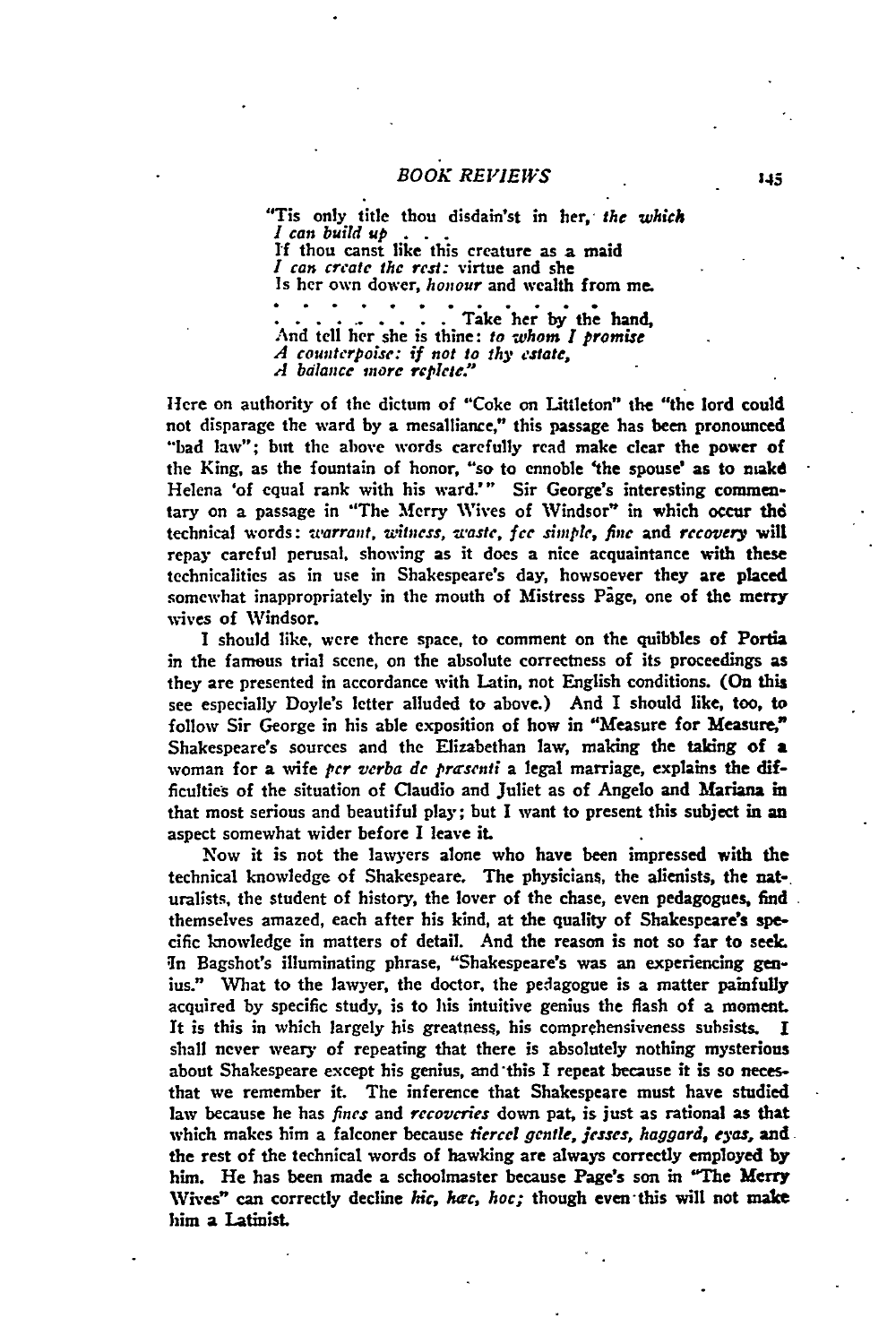# <sup>146</sup>*.VERSITY OF PENSYLV4NL4* LAW *REI.'IEIV*

With every respect for the learning and argumentative acumen of Sir George in this and his other able works, I submit that we cannot wrest the secret of Shakespeare's greatness along the line of an investigation into his expert or inexpert knowledge of any technical art.. This is the raiment he wears, not the real man within; and his masks were many, howsoever the essential man beneath remains ever the same, in his unmatchable grasp of those larger things which cannot be weighed in scales and adjudicated on the basis of precedent.

**I** cannot make out whether under Sir George's definitions I am a lawyer or not. **I** was once a student of the law, and admitted to the bar. I have not practiced, and I have endeavored to get beyond the merely legal **wa** of thinking about things. Has it ever occurred td some of our distinguished members of the bar that history, science and philosophy would be impossible were their firocesses confined to the processes of the law; were their proofs dependent on the limitations set for legal evidences? The existence and foundation of courts of equity go to prove this repugnance for the rigidities of conventional legal process: for there must **be** an appeal to something wider than mere precedent. It is somewhat to be expected, then, that we should find a large proportion of those who are visited **by** "historid doubts" as to Shakespeare and others, who are troubled about "problems" where no actual problems exist, should be lawyers or men of legal cast of mind. To such, the weighing of evidence is more interesting than the exercise of the historic imagination; to such, trivialities bulk large and obscure realities; and they theorize about matters the determination of which is utterly unimportant to gods and to men.

I sometimes wonder if Shakespeare was after all so clever in these small things as some of us would .think. **'** It is said that he knows all about a horse, and the chase, the falconry and the popular names and habits of birds, insects and flowers; how could he help all this, country lad that he was? Of sports, too, he was a master. As to human passions, conduct, character, deportment-humanity was his subject matter, he studied it all day and much of the night, and we must grant him an observer. Even in this matter of the law, his father was litigious and his father's son after him, as the discoveries **of** Professor Wallace. have gone further -to prove. A clever man can learn almost as much in personal contact with the courts as a duller youth in a law school. The difference between a specialist and a genius is that the specialist is usually burdened with his learning; the genius, with twice as much, is still lightly armed and at ease. Until we cease applying the technical standards of our own liitleness to the stature of greatness, we shall not understand men like Shakespeare. It is better to read him than all these clever brochures about what he knew, what he was, or who he was not, and this extends to comments like this of mine on their cleverness. **If** the personal opinion of one who is not sure whether he is a lawyer or not is of any moment in a case such as this, I should say that Shakespeare's knowledge of the law, like his knowledge of everything else, was that of a man who saw life directly, not life refracted through books; it was accurate to an amazing degree where he had occasion to fix his gaze; careless, where carelessness affected no damage to his art, and gen-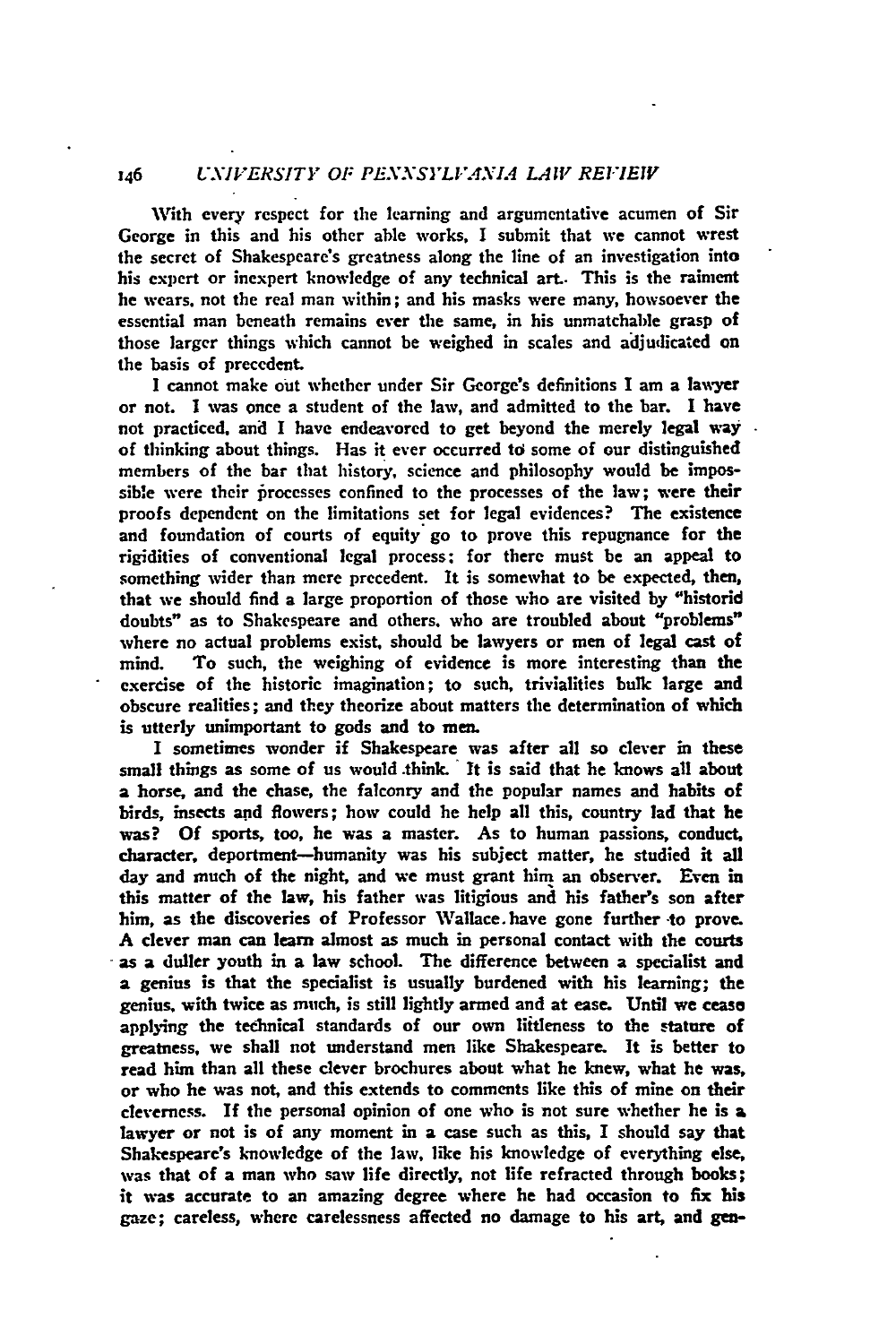## *BOOK REI'IEIIS*

crally far above that ordinary level of information which we demand of other men. The accumulation of **every** scrap in his works that bas to **do** with the law, technically or otherwise, and the weighing of it all with reference to his age, his sources, the lore back of it and the rest, would be a delightful piece of work, but it would bring us no nearer a verdict. There is much in life, in art, in criticism that must ever remain in a state, *pendente lite.*

*Felix* **E.** Sehe ling, *Ph.D., Lift.D.,* LL.D.

*Professor* of *History* and *English Literature,* I'niversity of Pennsylvania.

LE DROIT INTERNATIONAL PUBLIC POSITIF. Par. J. de Louter, Professeur de Droit international public i rUniversit **d'** Utrecht. Published **by** the Carnegie Endowment for International Peace. Oxford University Press, New York City, 1920, 2 vols., pp. xi, 576, vi, 509.

This is one of the publications of the Carnegie International Peace Foundation. The author has occupied the chair of irternational law at the University of Utrecht for more than twenty-five years and has written much on international law and political science He has frequently served as commissioner on administration of the Dutch East Indies. It was his work *Staaten Administratief Recht van Nederlandsch-Indië*, published some twenty years ago, that brought him favorable recognition among scholars in this country. In 1910 he published this work on international law at the Hague under the title of *Het Stellig* Volkcnrecht. He used the word "stellig" ("positive") to emphasize his doctrine that public international law is "positive law," that is, distinctly outside the sphere of mere philosophy or morals. At that time this had a special significance because Dr. Thomas Baty, the distinguished English barrister, only the year before had published his *International Law,* in which **he** had opposed a permanent international court because it would be governed **by** merely "legal" principles. Dr. Baty was answered not only by de Louter but also in France by Léon Bourgeois, the wide-famed statesman, in his *Pour* **la** *Soc[it' des Nations* **(i9io),** embracing his speeches delivered at the First and Second Hague Conferences, urging acceptance of principles to constitute a recognized *corpus* of positive public international law. It now belongs to history that the Second Hague Peace Conference did go so far as to render obsolete most of the books on the subject then extant.

In consequence of the erudition, clarity and modernity revealed in the work of Professor de Louter, the Trustees of the Carnegie Foundation engaged him to prepare in French a new edition to form part of the International Law Series that the Foundation was then preparing for publication in that language. The outbreak of the World War threatened to end the enterprise, but the Trustees prevailed upon the professor to continue his work, with the understanding that he should limit his doctrinal exposition of the subject to the period immediately before hostilities began. This, as he **says** in the Preface, was "presenter **une** image fiddle du droit positif en vigueur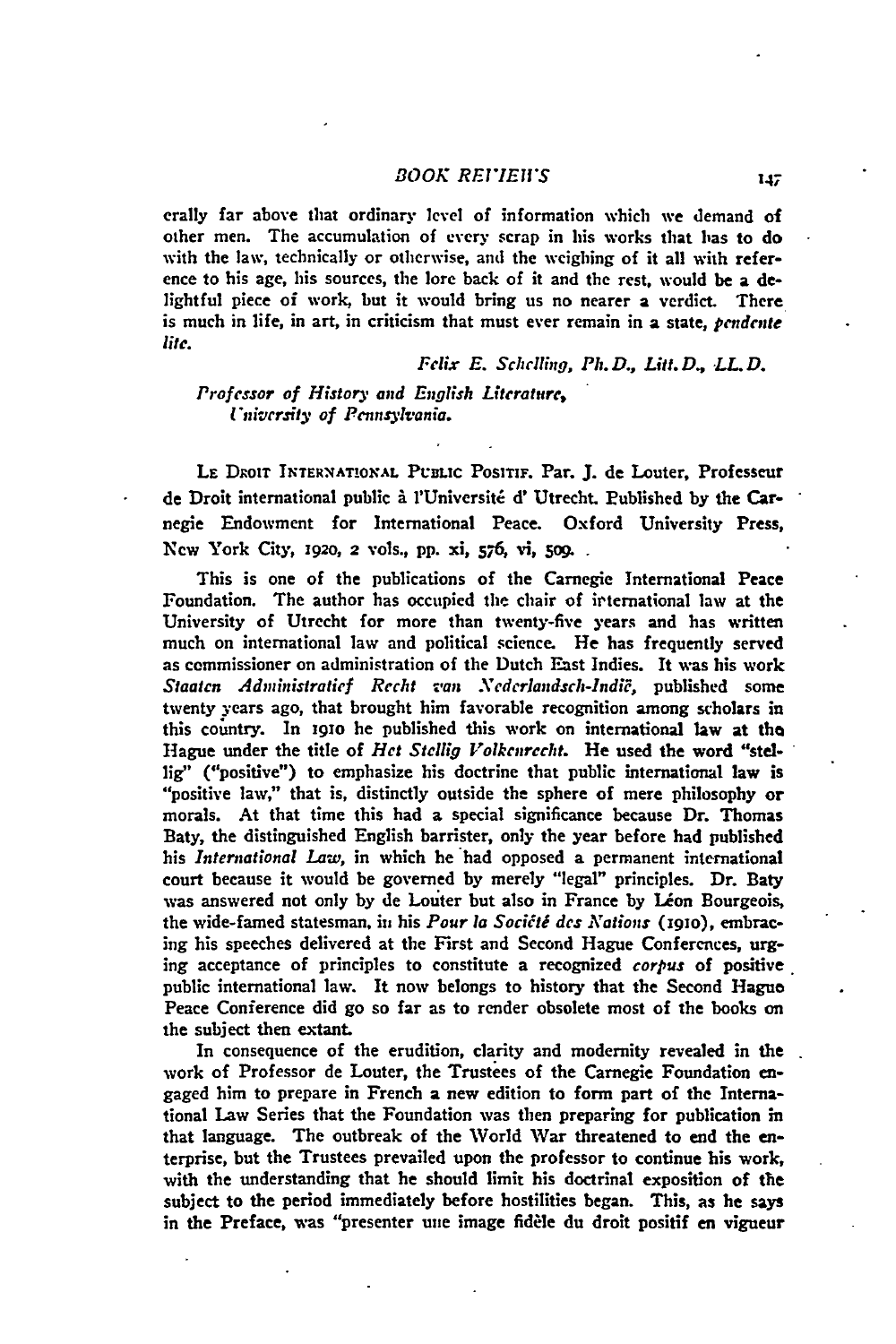# 148 *UNIVERSITY OF PEXNSYLIAXIA LAW REVIEW*

au moment même où il devait subir une épreuve fatale." In explaining the apparent futility of now publishing a treatise of the law as it was **up** to **1914** "mais bouleversé et à peu près détruit depuis lors" he expresses the hope that he is presenting public international law such as it will **be** when "il est prêt à se relever pour recommencer une carrière honorable et utile."

While some specialists will not agree with all the views of the author, there is bound to be common accord that the work contains evidences of painstaking and limitless research, impartial consideration **of** the divers authorities in other lands and many languages and a just appreciation of their weight. Few periods, and, indeed, still fewer countries, have escaped the reach of his erudite mind and indefatigable energy.

For the United States, Kent's Commentaries are cited on the second page and in the very first note, followed through the two volumes **by** quotations from many other authoritative writers and distinguishcd statesmen, including Franklin, Webster, Sumner, Wheaton, Woolsey, Lieber, Wharton, Choate, Root, and others **not** so well known-some being cited many times. John Bassett Moore, our leading international jurist, recently selected as one of the judges of the Permanent Court of International Justice, is frequently quoted with marked approval.

A most valuable feature of the work is this great mass of supporting authorities, constituting firm and indestructible pillars for the whole work, textually and exegetically. The logical order, the cogent reasoning, the interesting anecdotal and historical references employed to elucidate the various propositions advahced in clear and cultured modern French will strongly appeal to serious readers, whether lawyers or laymen. The author seeks no model for his plan of treatment. There are but three divisions of the work: The first is the *Introduction,* comparing various definitions and marking the traditional eras-Prior to 1648, From 1648 to x815, and From 1815 to **1914.** The next is *Droit matteriel*, embracing subjects and objects of international law and basic treaties, and the third is *Droit formel,* comprising the organs or instrumentalities of international affairs, conflicting interests, war and neutrality.

It is in the *Introduction* that the author reveals his special doctrinal views upon the "positive" basis of public international law. He makes a delightfully logical distinction between "origin" and "source" and signals the confusion that has at times arisen from treating them as synonymous. "La métaphore est empruntée à la naissance des fleuves et rappeile aussitôt qu'on ne parle pas ici de la véritable *origine* de l'eau, que reste cachée dans **It** sein de la terre, mais simplement de l'endroit oit elle vient i **I&** lumière qui en baigne la surface"  $(I, 42)$ . He gives notice that he will not deal with law in the meaning of origin, but only "source," as indicating "sa forme perceptible, où le droit international se manifeste." Few writers have equalled the attractive nanner in which the author has presented the phases of the relation of international law and other sciences and the historical **de-.** velopment of the subject. Where he admits lack of unanimity of opinion he presents the conflicting authorities fairly and dispassionately. He stands for the doctrine: "L'arbitrage n'est applicable qu'aux conflits juridiques"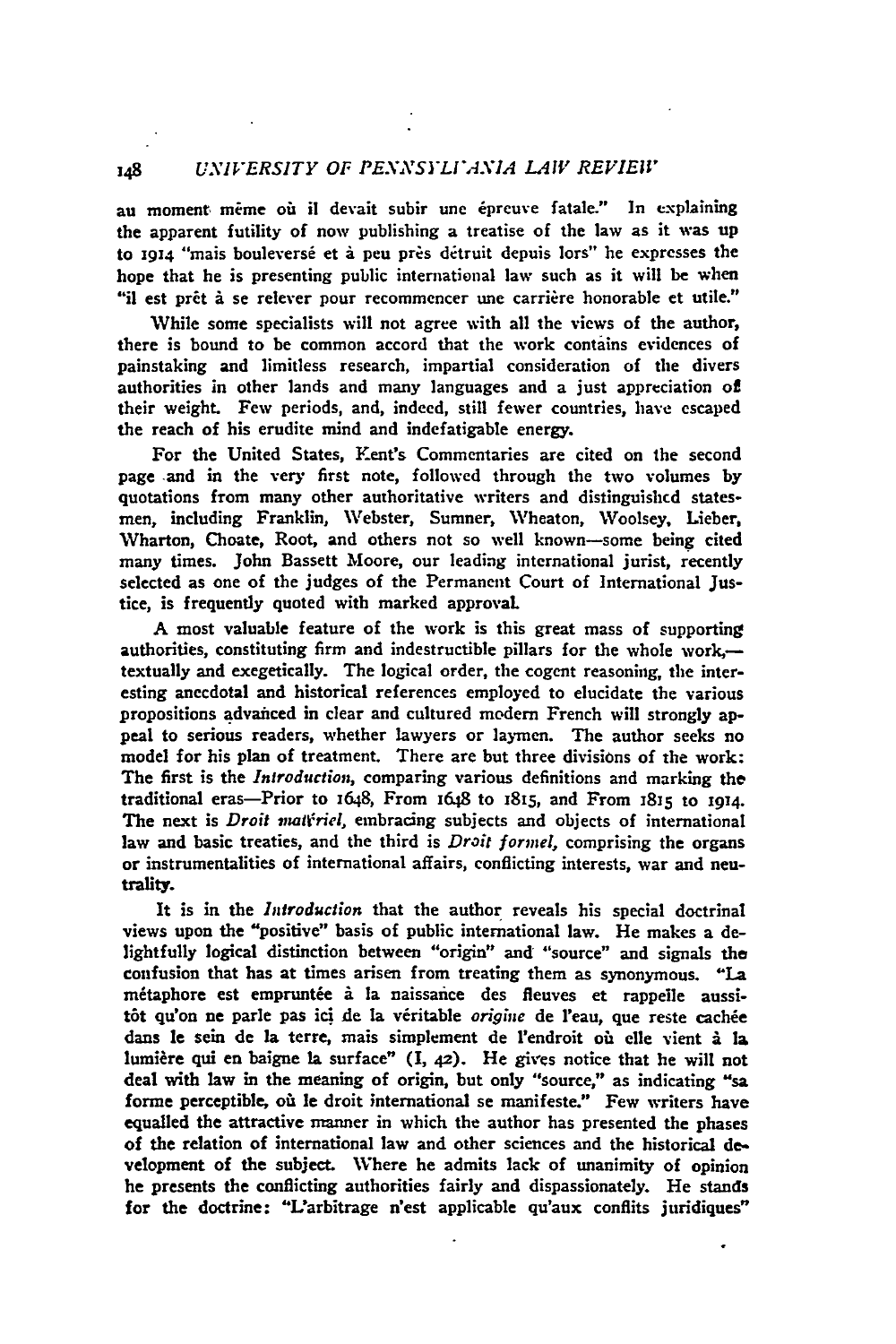# *BOOK REI'IEIVS* <sup>149</sup>

**I91,** i91) and devotes many pages to outlining the formative steps for an international tribunal along the lines considered at the Second Hague Conference.

It is gratifying to know that many of his ideas correspond with those which last year Mr. Root successfully urged before the Committee invited **by** the Council of the League of Xations to prepare a plan for the Permanent Court of International Justice, the judges of which have but lately been elected.

Among the particularly interesting sections are those covering "Les Conflits" **(II,** Secs. 37-4), under which the history of peace efforts is narrated. Here the author shows an extraordinary familiarity with legal literature in this country **by** citing the two works of Thomas Willing Balch, the scholarly Philadelphia lawyer-author, on *Emeric Cruel,* the great French advocate of arbitration of the seventeenth century, and the translation of his little work called *Le nouvcau Cyin:* **(II, 113).** Not many, even in America, know of these two privately printed and highly prized books. It is not surprising, therefore, to also find a thorough consideration of peace efforts in this country, including the founding of the still active *American Peace Socicty* in 1828 as an enlargement of similar societies in three states in 1815. founded by David Dodge and Xoah Worcester, and references to the pamphlet of William Ladd, published in 1840, proposing a conference **of** delegates from all civilized nations to fix international law **by** treaty and assure peace **by** the creation of an international court of justice (II, **114).** It is a striking coincidence that the man who then vainly urged these ideas in Europe and the man who successfully urged them in **1920** had the same given name--Elihu Burritt and Elihu Root.

The author is not of those who believe war can be abolished, but he quotes with approval Parieu, the great French pacifist: "La paix éternelle est impracticable mais ind6finiment approximable" (II, **22o).** As to the steps in that direction, particularly by restriction of armaments, now so apropos, the reader will nowhere find a more interesting and learned historical review, including every shade ot opinion the various governments and publicists have entertained (II, 109-126). The reason for the failure of the Second Peace Conference on the armament question is simply put: "Une mutuelle *nzfiance* empicha toute entente des puissances europiennes quant a **la** restriction 6ventuelle **de** leurs forces navales" (II, **323).** Attention is called, however, to the treaty between Argentina and Chili in 1902, renouncing naval construction then in progress, agreeing to diminish their squadrons and declaring a naval holiday for five years. This led to the erection of the peace monument on the mountainous boundry line between the two countries known as "The Christ of the Andes."

The author evidently found it difficult to confine his work to the status of international law in 1914, for in many instances he has referred to the Great War. As to neutral territory being crossed **by** belligerent troops, he says in a note: "En **1914,** les armies allemandes traversirent **la** Belgique malgré ses protestations, malgré sa *ncutralité permanente et garantie*" (II, **423).** Under the heads relating to submarine and aerial war engines, he has also deemed it permissible to utilize data of the late conflict.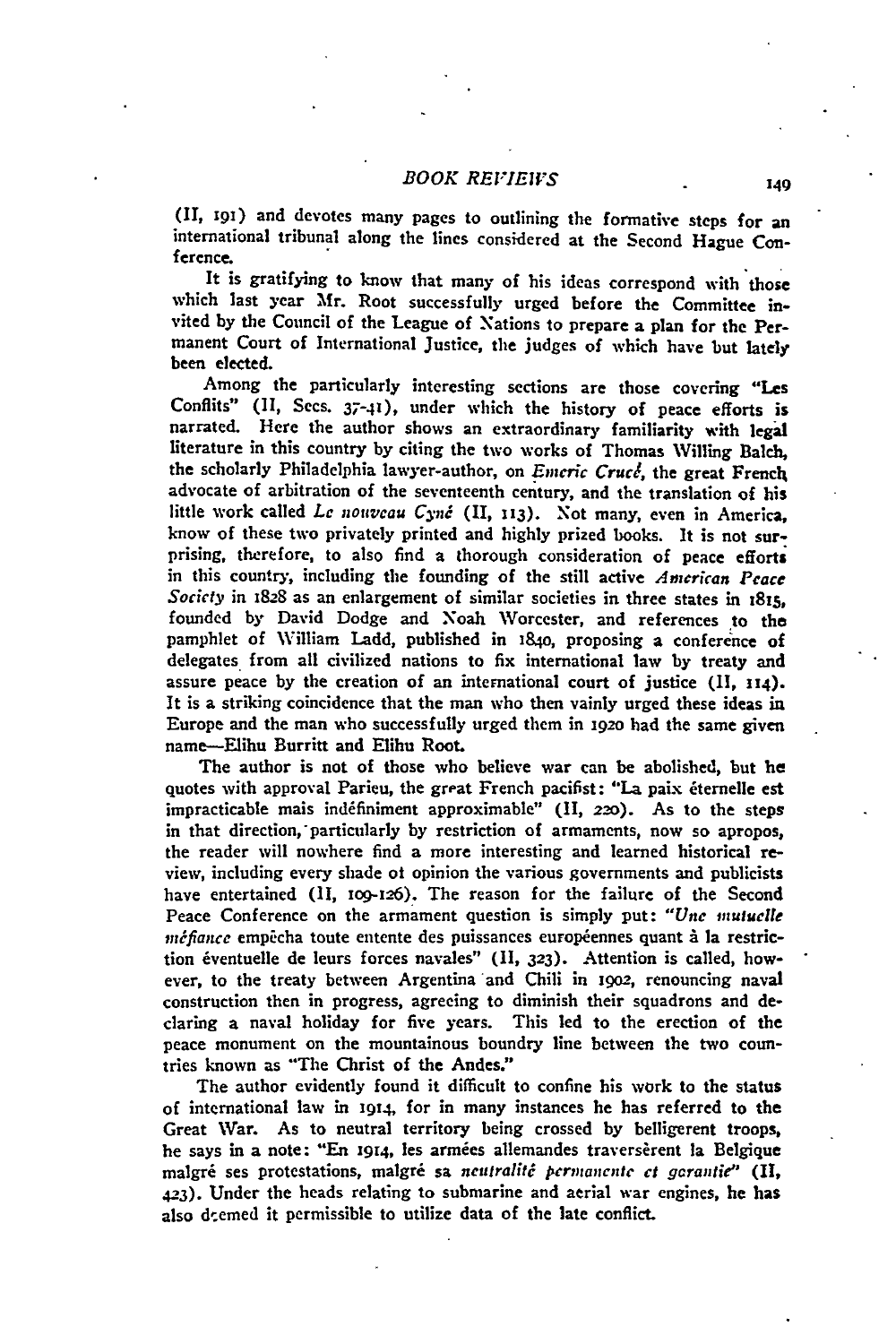### *<sup>130</sup>UXII'ERSITY OF PEX.VSYLI.4NXL LA1I REI7EIV*

No reader of this work can fail to be impressed **by** its many high qualities, but he will experience some chagrin and be put to unnecessary trouble **by** the lack of index, list of authorities, explanation **of** abbreviations and adequate table of contents. There are also a few mistakes in the names of authors cited and occasional errors in spelling. As illustrations-"Sumner" is cited as "Summer," "Willing" is given as "William," and "impraticable" is spelled "impracticable." These features are regrettable in so valuable a work, and somewhat surprising in view of the manifest expense of production and the typographical reputation of the Oxford University Press. The need of index and list **of** authorities is really great enough to warrant publishing them as an addendum, which it is hoped will be done.

*William IV.* Smithers.

#### *Philadelphia, Pa.*

THE AMERICAN PHILOSOPHY OF GOVERNMENT. Essays by Alpheus Henry Snow. **G.** P..Putnam's Sons, The. Knickerbocker Press, New York City, **1921,** pp. **111,** 485.

This volume, which is made up of a number of essays published **by** the author from time to time during the period extending from **i9o6** to **i919,** takes its title from an essay reprinted from *The American Journal of International Law* for April, **1914,** and now given the first place in this collection. But the author's theory of this so-called "American Philosophy" permeates all the essays and constitutes the fundamental basis for the conclusions reached.

This theory regards our system as finding its most definite statement in the Declaration of Independence, and as intended to safeguard primarily the rights of the individual. "To secure these rights governments **are** instituted among men, deriving their just powers from the consent of the governed." These governments are therefore in the nature of the agents of the **gov**erned, and their authority is properly circumscribed and limited **by** the underlying consent, and may not be construed as extending to unjust ends: the courts constitute the natural and safest machinery for establishing these limitations, and this explains their power in the American system to invalidate legislation which exceeds the authority of the Government, the people's **agent**

In these principles the author finds a basis for the delimitation of the country's colonial power-that it may be exercised in the nature of leadership for the benefit of our possessions, but not in **an** imperial fashion for our own advantage.

He also derives important conclusions with respect to international relations, contending that the fundamental purposes and ideals of our institutions cannot be preserved **by** federation with other states established upon a different underlying theory, especially if to such federation is given compulsive power. Rather, it is contended, is it to be desired that the international relations should be conducted under a looser association functioning preferably **by** way of conciliation instead of **by** way of arbitration or judicial determination, and exercising such authority as it exerts **by** a process which the author calls "Judicative Conciliation." **By** this term he describes ad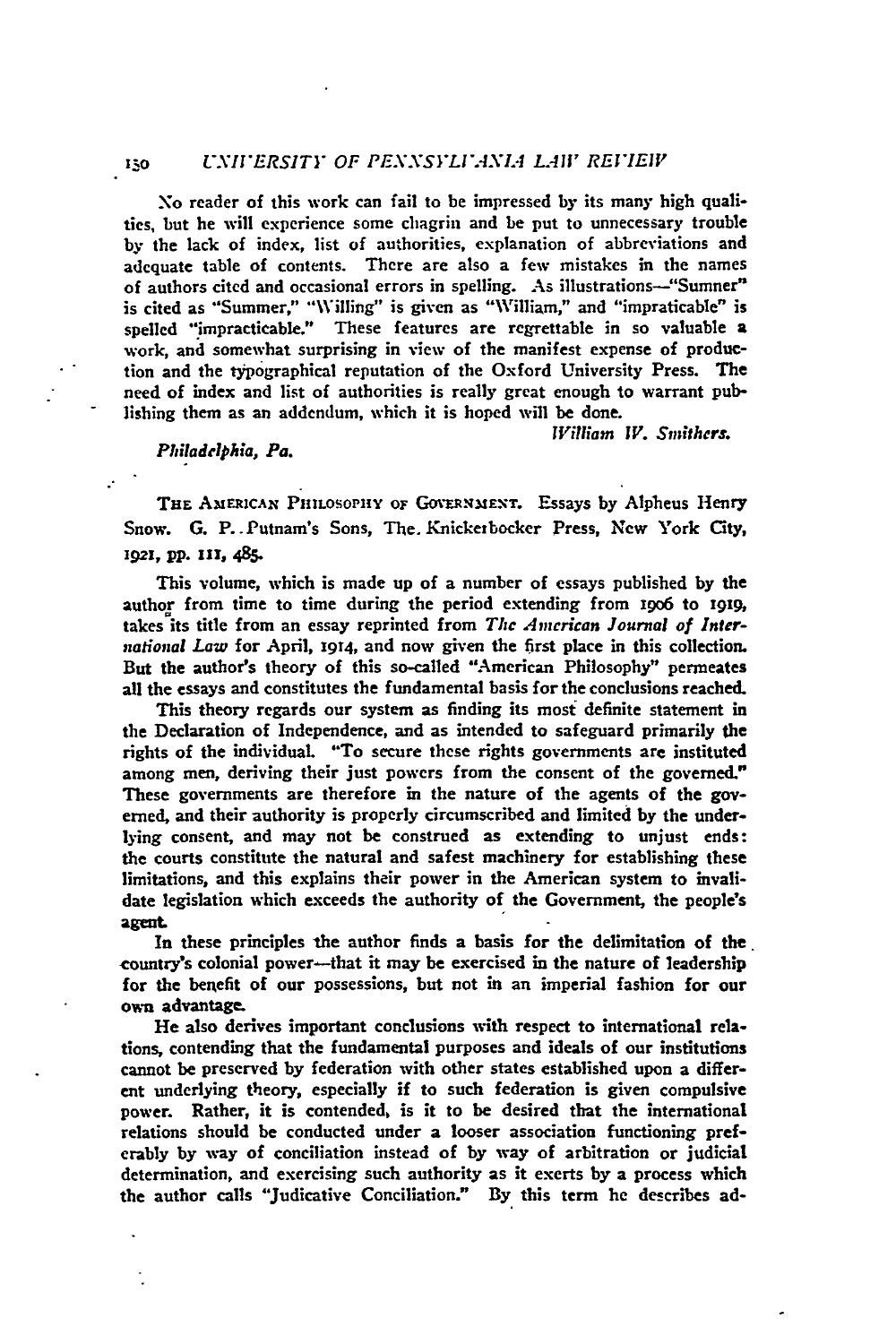vice to states involved in a controversy based upon a thorough inquiry **by** another state, or **by** other states, conducted in judicial fashion.

Throughout the essays runs the same thought that, in the long run, co-operation without the compulsive feature will produce a nearer approximation to a solution of the international problem than the closer union of a league. Thus with singularly apt description of the choice which seems **to** confront the world the author says in an essay reprinted from *The World* Court *Magazine*, of April, 1918:

"After the present great war is ended, a time is certain to arrive for considering the problem of international reorganization and reconstruction. The question will be, whether to maintain and perfect the existing co-operative union of the nations, or to change it into a universal federal state or into. a universal confederation or league of nations. The first of these courses seems most expedient. This would necessitate a gradual development of the existing co-operative union **by** a long series of international conferences, each endeavoring to remove obstacles to international co-operation and **t** provide more and more effective organs and processes for directing the nations towards the observance of the co-operative principle. Through such a continuous development, co-operative union of the nations might be found adequate to produce the nearest approximation to international justice, order and peace of which the human race is capable."

In dealing with the power of the courts to invalidate unconstitutional legislation, the contention is advanced that the due process clause has been pressed far beyond its intended scope and should be restricted to "a taking away on account of wrong-doing," a contention novel more **by** way of positive suggestion than-by way of negative criticism. There **is,** of course, full recognition that this point of view is of academic interest only, in view of the decisions; and the tendency of these- decisions away from the safeguarding of contractual and property rights to a greater concern for the social interests of the individual and the community is helpfully discussed.

In addition to the essays which deal primarily with the author's analysis of his theory of the "American Philosophy of Government" and with the conclusions he derives the'reform in relation to the problems of dependencies and international relations, the book includes essays on Shantung, the German Colonies and the Mandatory System, as well as essays on the Law of Nations, the Proposed Codification of International Law, and the Alien in the Community. **1999. https://widthermediate. Henry Wolf Bikle.** *Henry Wolf Bikle.* 

*Law* **School,** *Unhicrsiki of Pennsylvania.*

**THE LAw OF THE SEA. A** Manual of the Principles of Admiralty Law for Students, Mariners and Ship Operators. **-By** George L Canfield and George W. Dalzell. With a Summary of the Navigation Laws of the United States **by** Jasper Yeates Brinton. **D.** Appleton **&** Co., New York City, **1921,** pp. **x'n, 315.**

Appleton's **new** publication in its "Shipping Series," the *-Law of the Sea* has been in the hands of the public for a sufficient length of time to justify an appraisement of its value as the manual it professes to be.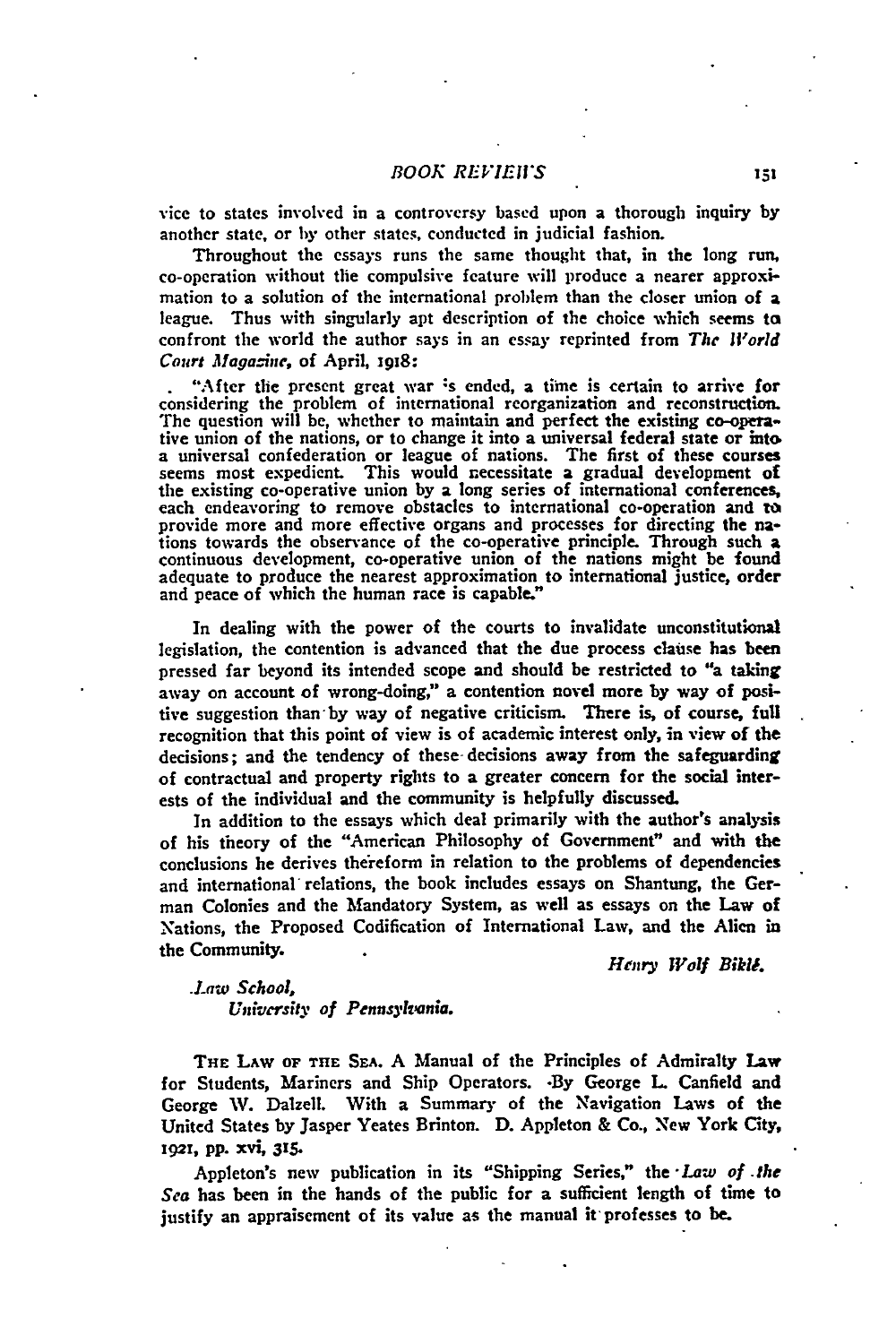# **<sup>152</sup>***UNIVERSITY OF PEN.VSYLV'ANL4 L4V REVIEW*

The editors of the series, Emory R. Johnson, whose labors in transportation and shipping questions have taken such wide scope, and Ray **S.** Mac-Elwee, whose great success in dealing with the adjuncts of transportation and shipping, are to be congratulated in receiving from the hands of Messrs. Canfield and Dalzell such a worthy addition to the series.

The book attempts to treat briefly all phases of the law as applied to **a** ship, from its keel laying to its final end, including the responsibilities of the contractor and future owner in the building **of** a ship until its launching, and all of the legal incidents, resulting from the operation of the ship, either **by** corporate owners, or owners of shares, and their various relations with master, crew, cargo, freight, charterers and underwriters.

The legal results of employment of a ship, arising not only out of contract, but out of tort, and those situations and legal consequences which flow from the ancient doctrine involved in General Average and Salvage are covered in more or less- detail.

The prototype of the book is to be found in its English forerunner, *Maritime Law,* published in England **by Mr.** Albert Saunders, whose treatment of the same subject is perhaps more adapted to the needs of the student or layman than the method employed **by** the authors of *The Law of the Sea.*

Mr. Saunders employs a narrative form and tells the story of a **ship** from a contract with the builder until it becomes a wreck. The narrative takes the ship from the initial contract of the builder and follows its launching, through the formalities of mortgage and registration, to the point where it is loaded and has begun its adventure, meets with a collision, or encounters other perils of the sea, where all the possible contingencies, in their legal aspects, are discussed, either from the standpoint of owner, charterer, shipper, consignee, master or crew, or third person. Nine voyages are related in narrative form, affording an opportunity'for the discussion of voyage charters, "tine charters, bottomry bonds, general average, maritime liens, and all of the varied and difficult situations, with which a ship and its master and owners have to deal in the course of maritime business. Following this narrative, the reader not only has the benefit of a clear appreciation of the methods **by** which complicated questions arise, but is able to follow the solution of the questions through the different rules and remedies afforded **by** the maritime **law.**

It would seem that this method is perhaps a better one for the layman and student without other guide than the arrangement chosen **by** the authors of *The Law of the Sea-an* arrangement that relegates the question of remedies to the last chapter in the book, where they are treated *en masse,* without reference to the other portions of the book The book is somewhat of a step forward, however, in American publications touching the subject, and it is to **be** hoped that it will be followed **by** a more exhaustive treatise, invoking the method used **by** Mr. Saunders with such notable success.

America has too few authorative books on shipping and its allied subjects. The student, or the active practitioner, finds it necessary to rely for exhaustive treatment upon the English standard authorities: Lowndes on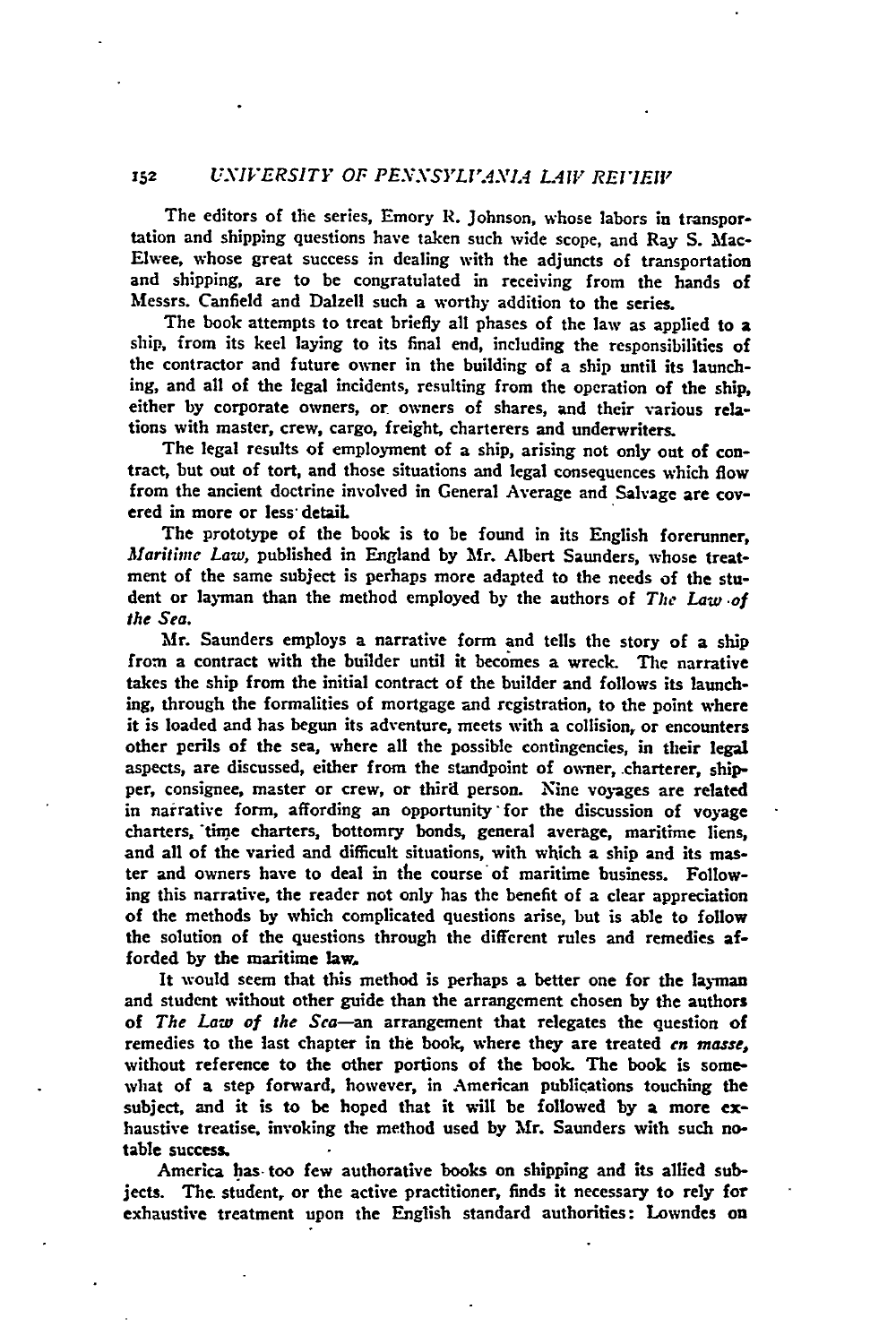# *BOOK REIVEW'S*

General Average; Marsden on Collisions at Sea: Carver on Carriage of Goods by Sea; Maclachlan's Merchant Shipping-to name only a few of the standard English works-all of which should be replaced in America **by** books of equal standing, devoted to a discussion of the law in America, which differs in so many essentials from that of England, and is now only to be found in the Supreme Court and Federal reports, or in the early State reports, where, before the founding of the present judicial system, so many important commercial questions found their solution.

It is not desired to be over-critical, but when a book is designed for students "without guidance" and put forth "with the expectation that (it) will **be** used as a class text book," inaccuracies should be noted.

The first chapter states that there are several district courts in each state-whereas in twenty-two states of the Union there is only one district. and hence only one district court.

The definition given of a contract, as being maritime "when it refates to the ship as an instrument of commerce and navigation" might well mislead the student "without guidance." A more accurate definition would be that a maritime contract is one touching rights and duties appertaining to commerce and navigation.

"Damaged cargo" is given as an example of a tort, whereas in fact, in most actions, recovery founded on damage to cargo is based on contract. "Limitation of Liability" is treated as a doctrine which developed out of the necessities of the case, and no thought is given to the fact that considerations of public policy led to the enactment of statutory exemptions, differing in different countries, but all forming the basis of the limitations **of** liability enforced in the Admiralty Courts of various jurisdictions with varying incidents and results.

In treating of General Average, the authors express surprise at the failure of other courts of law to adopt the principles, and this in view of the fact that there is a strong tendency at present to dispose of the doctrine **of** General Average as being extremely cumbersome, and expensive and dilatory in practice.

Some inconsistencies appear, even in the first chapter. For instance, in the discussion of maritime law generally, in one paragraph the law **is** stated as being "less susceptible of statutory modification than the common law," and the effect of careless legislation with its necessary local effect, and its tendency to divert business into other channels is decried, and yet in the following paragraphs it is stated that our maritime laws must be **re**stated and reformed.

Although the Index is a good one, unrelated matter is often found under the wrong paragraph heading; for instance, a paragraph dealing with "Enrollment" or "Registration" treats of the law regarding the citizenship of pilots and officers.

On the whole, the book supplies a need and will be found most useful to those who desire to secure a comprehensive grasp of the subject of which it treats. The book may not rank as high authority.but it is to be **hoped** that it will be the precursor of others which will.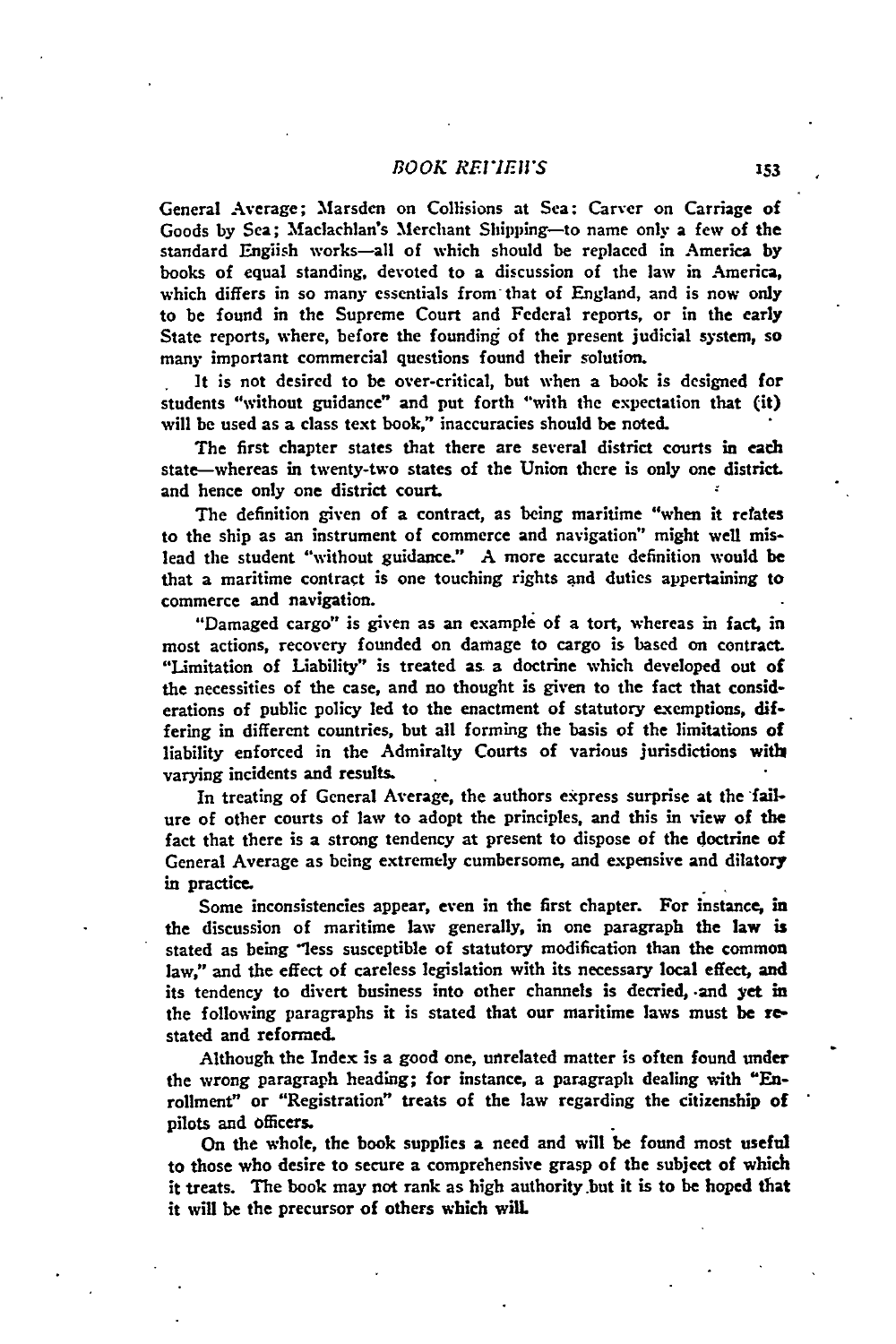## *I-4 UXII'ERSIT]" OF PEXNSYLI.-tXL.1 LAI REI7EIV*

A word should be said for the appendix, containing as it does an admirable "Summary of the Navigation Laws of the United States." It is the only summary of the kind so far published, and one which should be of great aid to those who have to deal with a subject.which is in so much confusion, owing to the **form** of its growth through the many revisions and re-enactments of Congress.

*William J.* Conlen.

## *Philadelphia, Pa.*

**THE LEAGUE OF NATIONS AND TlE NEW** INTERNATIONAL LAW. **By** John Eugene Harley, Assistant Professor of Political Science in the University of Southern California. With an Introduction by Theodore Marburg. Oxford University Press, New York City, 1921, pp. ix, 127.

In this little book Professor Harley has attempted to set out, as he expresses it, the effect of the League of Nations on International Law. It would be more accurate to say the effect of the operation of the League of Nations on International Law. The League itself can have no effect at all; it must function as an organization before it can make any impression. This may sound hypercritical, but it is just the criticism which may **be** leveled at current international legal writings. They are wanting in accuracy and logical precision. The learned professor has therefore been led into the obvious error of over-estimating the potency and effectiveness of the League and ignoring the practical question of whether **it** does or will survive as an effective agency in international life.

The conclusions of the book are well summarized in Chapter XI, somewhat as follows: The defects in International Law prior to the adoption of the League of Nations were: (i) Lack of agreement as to correct conception of International Law; (2) Inadequate methods of developing International Law; **(3)** Unwillingness of the nations of the world to join together in giving effect to the law and providing sanctions to uphold it; **"(4)** Inadequate machinery for administering international law and settling disputes between nations; **(5)** Doubt v'hether the theory of international law formulated in the seventeenth century was adequate for the world of **i9o.** The learned author concludes that the Covenant of the League of Nations cured these defects, upon which we may observe: (i) It is impossible to see how the Covenant can or will reconcile the fundamental theories **of** International Law which are matters of individual opinion and can only be resolved **by** argument, analysis and reasoning, if they can ever be resolved at all. To give the Covenant such an effect would outdo German control of thought in its palmiest days. **(2)** The statement that the Covenant removes the remaining defects is simply saying that because the Covenant has been entered into therefore the League does and will have sufficient power to control international conduct, an assumption entirely unwarranted **by** any facts existing in the world today.

It is difficult to understand what the professor means **by** the "new" internatioinal law. International law as a system, science and inquiry into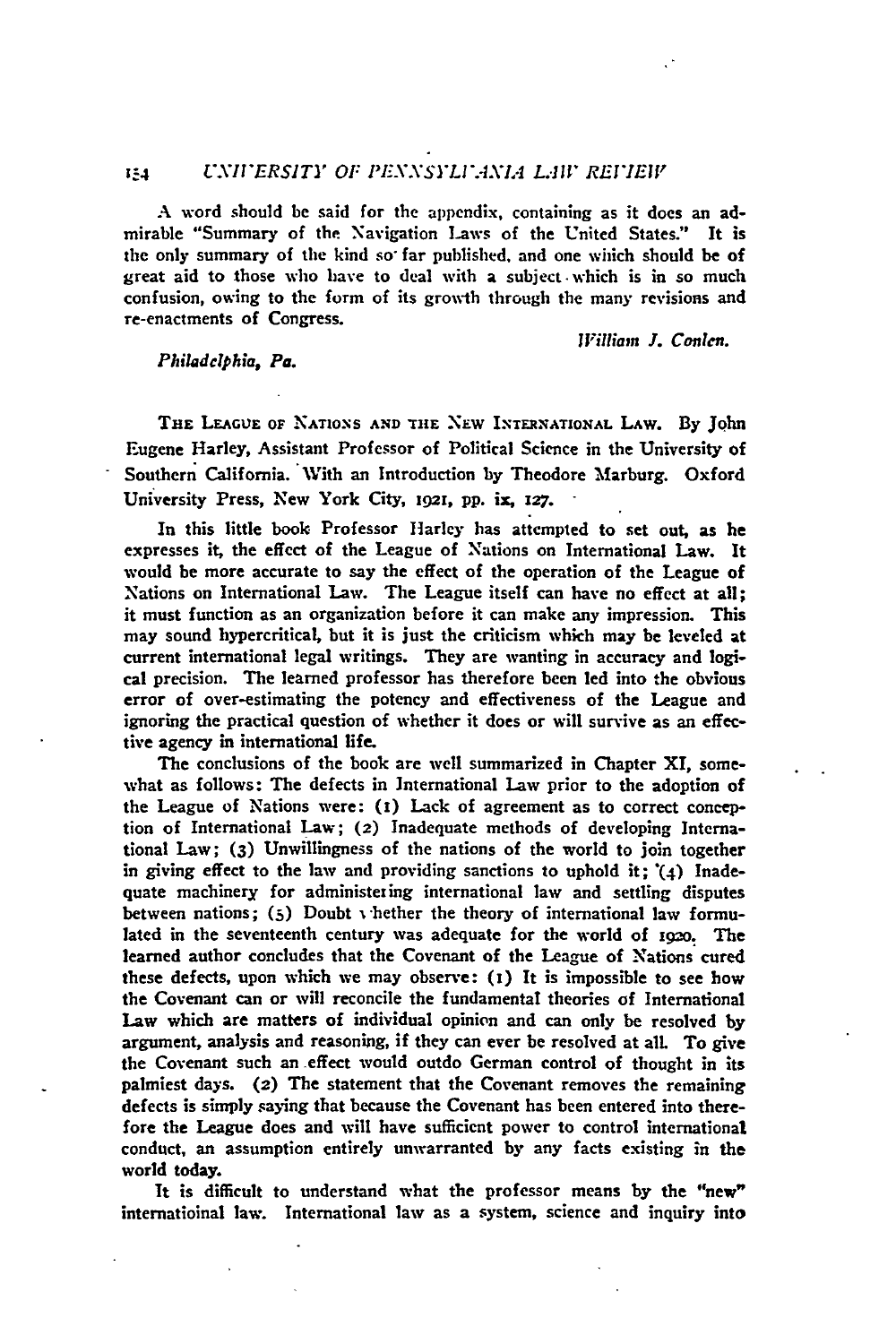#### *BOOK REI7EIVS*

**international** conduct is centuries old. and the change in a few rules would not warrant us in speaking of a new international law.

We find all the conventional forms of the international law writers observed. We are informed on the first page that Grotius is well called the father of international law, statement which seems essential to the **com**pleteness of any treatise on this subject. **We** also find the usual appendix comprising about one-half of the work, and containing reprints of **docu**ments already accessible elsewhere. This habit of reprinting undoubtedly reduces the labor of the author but seems to be of no other use.

The book is an enthusiastic expression of the impractical and visionary, although highly ideal, in international relations. War is one of the vices of mankind and cannot be expected to cease until the underlying causes of **war,** to wit. ignorance, selfishness, international rivalries and the like, have been removed. To accomplish this will require an' education of the common people of the world extending probably over centuries. To say that it has been accomplished **by** a writing on a few pieces of paper is to **fly** in the face of reason and all human experience.

*Roland R. Foalke.*

#### *Philadelphia, Pa.*

COMMERCIAL LAW CASES. By Harold L. Perrin, Professor and Head of the Department- of Law of the College of Business Administration, Boston University; and Hugh W. Babb, Assistant Professor of Law at the College of Business Administration, Boston University. George H. Doran Company, New York City, **1921, 2** vols., PP. **xxi, 536, xv,** 414.

Another case book. Intended **by** the authors to cover two years' work in Commercial Law, it might very well serve for a three years' course. In fact, it is most unlikely that it could be handled **by** most colleges in fewer than three years. From a student's point of view, a book that promises such long usage has much in its favor. The cost of law books is always a hardship; hence, the outlay of only **\$7.5o** at the beginning of a siudent's course for a book to be used during two or three years is an important asset **of** this new publication, one that should recommend it to the teaching staff, other things being equal. Moreover, it is noteworthy from **.an** academic standpoint in its presentation of a whole business law course within the cover of a single **book. A** single-book presentation of business law awakens in the student a sense of the unity and continuity of the subject as can never be done **by** a series of case books on specific subdivisions.

This kind of treatment of legal Subjects for non-legal students is greatly needed. The law is approached too technically and too specifically in most business schools of collegiate grade. **I** take it that the purpose of law in these schools is not primarily to give the students the discipline afforded **by** legal training, any more than it is to make lawyers of them. **A** business law course in a business school should have two aims; to give the student such a general knowledge of the law as he has of history or of economics; and, secondly, to give him such definite, practical information as